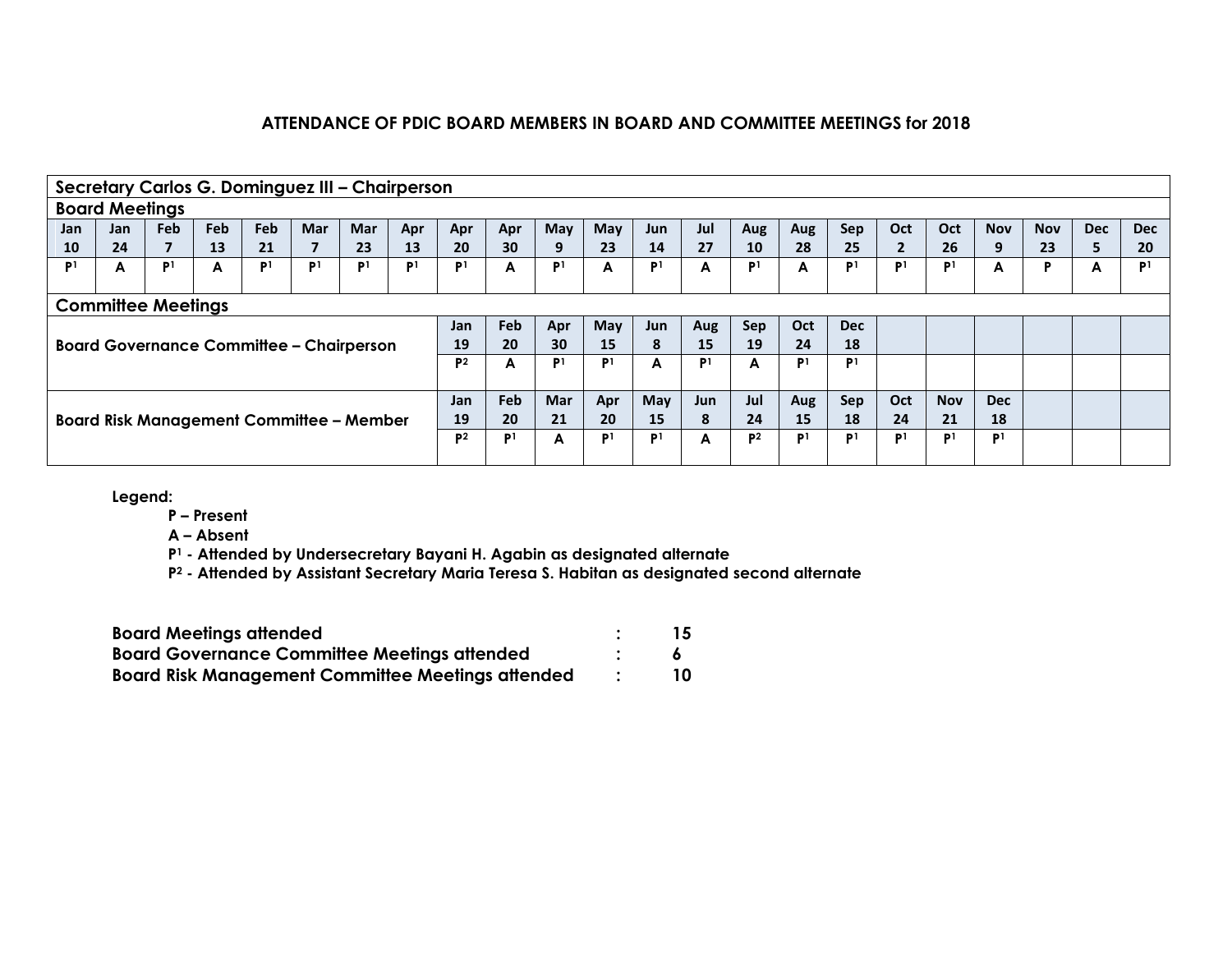|     | President Roberto B. Tan - Vice Chairperson                                                                  |                |                                                 |            |            |            |     |     |     |     |     |     |     |     |     |     |              |     |            |            |            |            |
|-----|--------------------------------------------------------------------------------------------------------------|----------------|-------------------------------------------------|------------|------------|------------|-----|-----|-----|-----|-----|-----|-----|-----|-----|-----|--------------|-----|------------|------------|------------|------------|
|     | <b>Board Meetings</b>                                                                                        |                |                                                 |            |            |            |     |     |     |     |     |     |     |     |     |     |              |     |            |            |            |            |
| Jan | Jan                                                                                                          | <b>Feb</b>     | Feb                                             | <b>Feb</b> | <b>Mar</b> | <b>Mar</b> | Apr | Apr | Apr | May | May | Jun | Jul | Aug | Aug | Sep | Oct          | Oct | <b>Nov</b> | <b>Nov</b> | <b>Dec</b> | <b>Dec</b> |
| 10  | 24                                                                                                           | $\overline{ }$ | 13                                              | 21         |            | 23         | 13  | 20  | 30  | 9   | 23  | 14  | 27  | 10  | 28  | 25  | $\mathbf{2}$ | 26  | 9          | 23         | 5          | 20         |
| P   | D                                                                                                            | P              | D                                               | P          | P          | Þ          | D   | P   | D   | D   | D   | P   | D   | D   | P   | P   | D            | Þ   | Þ          | P          | D          | D          |
|     |                                                                                                              |                |                                                 |            |            |            |     |     |     |     |     |     |     |     |     |     |              |     |            |            |            |            |
|     | <b>Committee Meetings</b>                                                                                    |                |                                                 |            |            |            |     |     |     |     |     |     |     |     |     |     |              |     |            |            |            |            |
|     | <b>Feb</b><br>Oct<br><b>Dec</b><br>May<br>Sep<br>Jan<br>Apr<br>Aug<br>Jun                                    |                |                                                 |            |            |            |     |     |     |     |     |     |     |     |     |     |              |     |            |            |            |            |
|     | 24<br>20<br>30<br>8<br>19<br>15<br>15<br>19<br>18<br><b>Board Governance Committee - Member</b>              |                |                                                 |            |            |            |     |     |     |     |     |     |     |     |     |     |              |     |            |            |            |            |
|     |                                                                                                              |                |                                                 |            |            |            |     | P   | в   | D   | D   | Þ   | Þ   | D   | P   | P   |              |     |            |            |            |            |
|     |                                                                                                              |                |                                                 |            |            |            |     |     |     |     |     |     |     |     |     |     |              |     |            |            |            |            |
|     | <b>Feb</b><br>Jul<br>Oct<br><b>Mar</b><br>Sep<br><b>Nov</b><br>Jan<br>Apr<br>May<br>Aug<br><b>Dec</b><br>Jun |                |                                                 |            |            |            |     |     |     |     |     |     |     |     |     |     |              |     |            |            |            |            |
|     |                                                                                                              |                | <b>Board Risk Management Committee - Member</b> |            |            |            |     | 19  | 20  | 21  | 20  | 15  | 8   | 24  | 15  | 18  | 24           | 21  | 18         |            |            |            |
|     |                                                                                                              |                |                                                 |            |            |            |     | P   | D   | D   | D   | Þ   | D   | D   | Þ   | D   | D            | D   | D          |            |            |            |
|     |                                                                                                              |                |                                                 |            |            |            |     |     |     |     |     |     |     |     |     |     |              |     |            |            |            |            |

**Legend:**

**P – Present**

**A – Absent**

| <b>Board Meetings attended</b>                           | -23 |
|----------------------------------------------------------|-----|
| <b>Board Governance Committee Meetings attended</b>      |     |
| <b>Board Risk Management Committee Meetings attended</b> | 12  |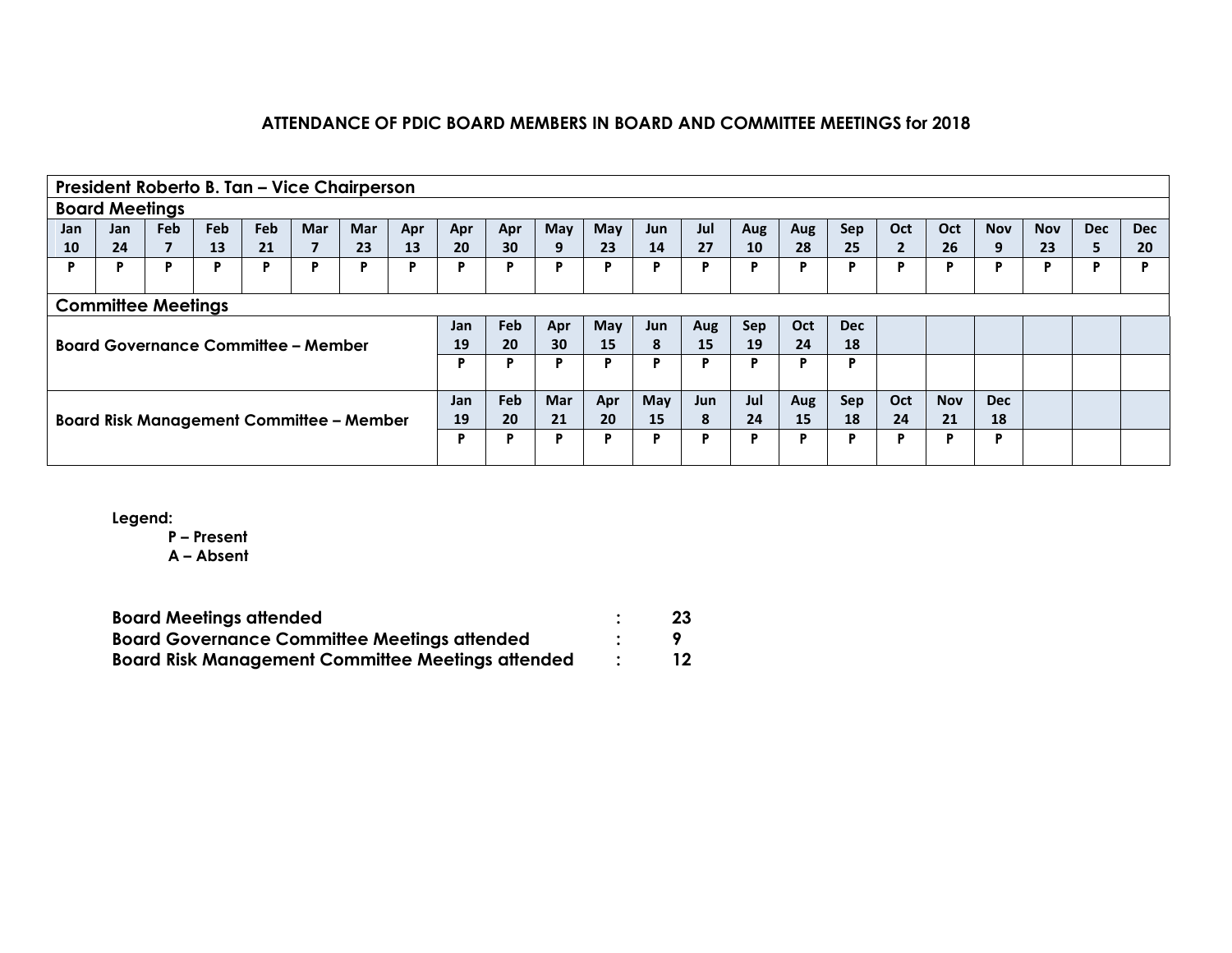|                | Governor Nestor A. Espenilla, Jr.               |                |                |                |                |                |                |                |                |                |                |                |                |                |                |                |                |                |                |                |                |                |
|----------------|-------------------------------------------------|----------------|----------------|----------------|----------------|----------------|----------------|----------------|----------------|----------------|----------------|----------------|----------------|----------------|----------------|----------------|----------------|----------------|----------------|----------------|----------------|----------------|
|                | <b>Board Meetings</b>                           |                |                |                |                |                |                |                |                |                |                |                |                |                |                |                |                |                |                |                |                |                |
| Jan            | Jan                                             | Feb            | Feb            | Feb            | <b>Mar</b>     | <b>Mar</b>     | Apr            | Apr            | Apr            | May            | May            | <b>Jun</b>     | Jul            | Aug            | Aug            | Sep            | Oct            | <b>Oct</b>     | <b>Nov</b>     | <b>Nov</b>     | <b>Dec</b>     | <b>Dec</b>     |
| 10             | 24                                              | $\overline{ }$ | 13             | 21             |                | 23             | 13             | 20             | 30             | 9              | 23             | 14             | 27             | 10             | 28             | 25             |                | 26             | 9              | 23             | 5.             | 20             |
| P <sub>1</sub> | P <sub>1</sub>                                  | P <sup>3</sup> | P <sup>1</sup> | P <sup>1</sup> | P <sup>1</sup> | P <sup>1</sup> | P <sup>2</sup> | P <sup>1</sup> | P <sub>3</sub> | P <sub>5</sub> | P <sup>1</sup> | P <sup>2</sup> | P <sup>2</sup> | P3             | P <sup>1</sup> | P <sup>2</sup> | P <sub>1</sub> | P <sub>6</sub> | P <sup>1</sup> | P <sup>4</sup> | P <sup>4</sup> | P <sup>2</sup> |
|                |                                                 |                |                |                |                |                |                |                |                |                |                |                |                |                |                |                |                |                |                |                |                |                |
|                | <b>Committee Meetings</b>                       |                |                |                |                |                |                |                |                |                |                |                |                |                |                |                |                |                |                |                |                |                |
|                |                                                 |                |                |                |                |                |                |                | Jan            | <b>Feb</b>     | Apr            | May            | Jun            | Aug            | Sep            | Oct            | <b>Dec</b>     |                |                |                |                |                |
|                | <b>Board Governance Committee - Member</b>      |                |                |                |                |                |                |                | 19             | 20             | 30             | 15             | 8              | <b>15</b>      | 19             | 24             | 18             |                |                |                |                |                |
|                |                                                 |                |                |                |                |                |                | P <sub>1</sub> | P <sub>1</sub> | P <sub>3</sub> | P <sub>5</sub> | P <sup>2</sup> | P٥             | P1.            | P <sub>4</sub> | P <sub>4</sub> |                |                |                |                |                |                |
|                |                                                 |                |                |                |                |                |                |                |                |                |                |                |                |                |                |                |                |                |                |                |                |                |
|                |                                                 |                |                |                |                |                |                |                | Jan            | <b>Feb</b>     | <b>Mar</b>     | Apr            | May            | Jun            | Jul            | Aug            | Sep            | Oct            | <b>Nov</b>     | <b>Dec</b>     |                |                |
|                | <b>Board Risk Management Committee - Member</b> |                |                |                |                |                |                |                | 19             | 20             | 21             | 20             | 15             | 8              | 24             | 15             | 18             | 24             | 21             | 18             |                |                |
|                |                                                 |                |                |                |                |                |                |                | N/A            | P <sup>1</sup> | P <sub>5</sub> | P <sup>1</sup> | P <sub>5</sub> | P <sup>2</sup> | P <sub>2</sub> | P <sub>6</sub> | P <sup>1</sup> | P <sup>4</sup> | P <sub>1</sub> | P <sub>4</sub> |                |                |
|                |                                                 |                |                |                |                |                |                |                |                |                |                |                |                |                |                |                |                |                |                |                |                |                |
|                |                                                 |                |                |                |                |                |                |                |                | Feb            | <b>Feb</b>     | <b>Mar</b>     | Apr            | May            | Jun            | Jul            | Aug            | Sep            | Oct            | <b>Nov</b>     | <b>Dec</b>     |                |
|                | <b>Board Audit Committee - Member</b>           |                |                |                |                |                |                |                | 19             | 5.             | 20             | 21             | 20             | 15             | 8              | 24             | 15             | 18             | 24             | 21             | 18             |                |
|                |                                                 |                |                |                |                |                |                |                | P <sub>1</sub> | P <sub>5</sub> | P1             | P <sub>5</sub> | A              | P5             | P <sup>2</sup> | P <sup>2</sup> | P <sub>6</sub> | P <sup>1</sup> | P <sup>4</sup> | P <sub>1</sub> | P <sup>4</sup> |                |
|                |                                                 |                |                |                |                |                |                |                |                |                |                |                |                |                |                |                |                |                |                |                |                |                |

**Legend:**

**N/A – Not applicable**

**P<sup>1</sup> - Attended by Deputy Governor Chuchi G. Fonacier as designated alternate**

**P – Present**

**A – Absent**

**P<sup>2</sup> - Attended by Assistant Governor Restituto C. Cruz as authorized representative** 

**P<sup>3</sup> - Attended by Managing Director Lyn I. Javier as authorized representative**

**P<sup>4</sup> - Attended by Managing Director Arifa A. Ala as authorized representative**

**P<sup>5</sup> - Attended by OIC Ma. Belinda G. Caraan as authorized representative**

**P<sup>6</sup> - Attended by Managing Director Rosalinda Dumaliang as authorized representative**

| <b>Board Meetings attended</b>                           | 23 |
|----------------------------------------------------------|----|
| <b>Board Governance Committee Meetings attended</b>      |    |
| <b>Board Risk Management Committee Meetings attended</b> | 11 |
| <b>Board Audit Meetings attended</b>                     | 12 |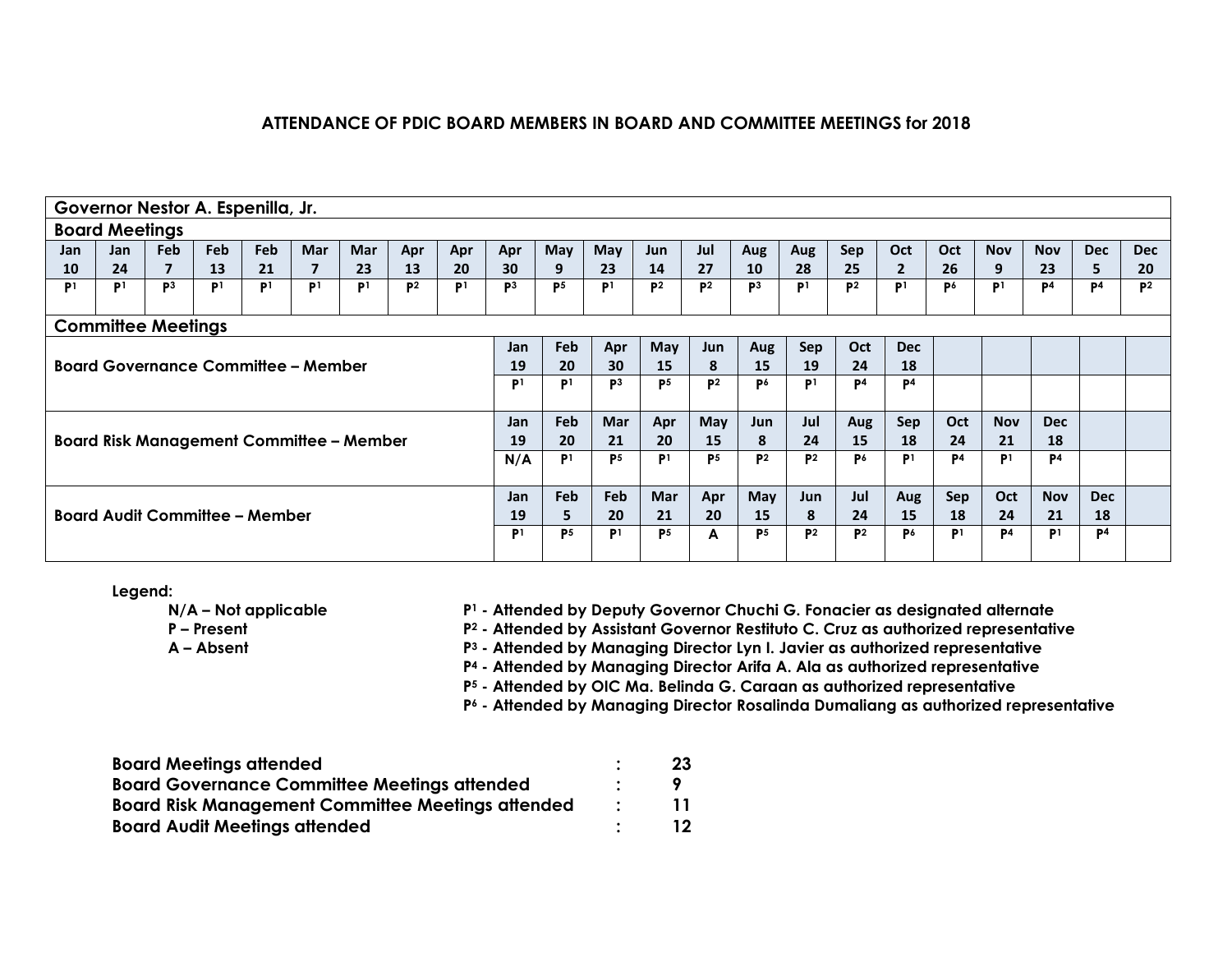|                                            | <b>Director Rogelio M. Guadalquiver</b>         |                |     |     |            |            |     |     |     |            |            |            |     |     |     |     |              |     |            |            |            |            |
|--------------------------------------------|-------------------------------------------------|----------------|-----|-----|------------|------------|-----|-----|-----|------------|------------|------------|-----|-----|-----|-----|--------------|-----|------------|------------|------------|------------|
|                                            | <b>Board Meetings</b>                           |                |     |     |            |            |     |     |     |            |            |            |     |     |     |     |              |     |            |            |            |            |
| Jan                                        | Jan                                             | Feb            | Feb | Feb | <b>Mar</b> | <b>Mar</b> | Apr | Apr | Apr | May        | May        | <b>Jun</b> | Jul | Aug | Aug | Sep | Oct          | Oct | <b>Nov</b> | <b>Nov</b> | <b>Dec</b> | <b>Dec</b> |
| 10                                         | 24                                              | $\overline{7}$ | 13  | 21  |            | 23         | 13  | 20  | 30  | 9          | 23         | 14         | 27  | 10  | 28  | 25  | $\mathbf{2}$ | 26  | 9          | 23         | 5.         | 20         |
| P                                          | P                                               | P              | P   | P   | P          | P          | P   | P   | P   | <b>OB</b>  | Р          | P          | Þ   | P   | P   | P   | P            | P   | P          | P          | D          | D          |
|                                            |                                                 |                |     |     |            |            |     |     |     |            |            |            |     |     |     |     |              |     |            |            |            |            |
|                                            | <b>Committee Meetings</b>                       |                |     |     |            |            |     |     |     |            |            |            |     |     |     |     |              |     |            |            |            |            |
|                                            |                                                 |                |     |     |            |            |     |     | Jan | <b>Feb</b> | Apr        | May        | Jun | Aug | Sep | Oct | <b>Dec</b>   |     |            |            |            |            |
| <b>Board Governance Committee - Member</b> |                                                 |                |     |     |            |            | 19  | 20  | 30  | 15         | 8          | 15         | 19  | 24  | 18  |     |              |     |            |            |            |            |
|                                            |                                                 |                |     |     |            |            |     |     | P   | P          | P          | P          | P   | P   | P   | P   | P            |     |            |            |            |            |
|                                            |                                                 |                |     |     |            |            |     |     | Jan | Feb        | Mar        | Apr        | May | Jun | Jul | Aug | Sep          | Oct | <b>Nov</b> | <b>Dec</b> |            |            |
|                                            |                                                 |                |     |     |            |            |     |     | 19  | 20         | 21         | 20         | 15  | 8   | 24  | 15  | 18           | 24  | 21         | 18         |            |            |
|                                            | <b>Board Risk Management Committee - Member</b> |                |     |     |            |            |     |     | P   | P          | Þ          | P          | P   | P   | P   | P   | P            | P   | Þ          | D          |            |            |
|                                            |                                                 |                |     |     |            |            |     |     | Jan | <b>Feb</b> | <b>Feb</b> | <b>Mar</b> | Apr | May | Jun | Jul | Aug          | Sep | Oct        | <b>Nov</b> | <b>Dec</b> |            |
|                                            | <b>Board Audit Committee - Chairperson</b>      |                |     |     |            |            |     |     |     | 5          | 20         | 21         | 20  | 15  | 8   | 24  | 15           | 18  | 24         | 21         | 18         |            |
|                                            |                                                 |                |     |     |            |            |     |     |     |            | P          | P          | P   | P   |     | P   | P            | P   | P          | D          | P          |            |
|                                            |                                                 |                |     |     |            |            |     |     |     |            |            |            |     |     |     |     |              |     |            |            |            |            |

**Legend:**

**P – Present**

**A – Absent**

**OB – Official Business**

| <b>Board Meetings attended</b>                           |                             | $22(1 - OB)$ |
|----------------------------------------------------------|-----------------------------|--------------|
| <b>Board Governance Committee Meetings attended</b>      |                             |              |
| <b>Board Risk Management Committee Meetings attended</b> | $\mathcal{L} = \mathcal{L}$ |              |
| <b>Board Audit Meetings attended</b>                     |                             | 13           |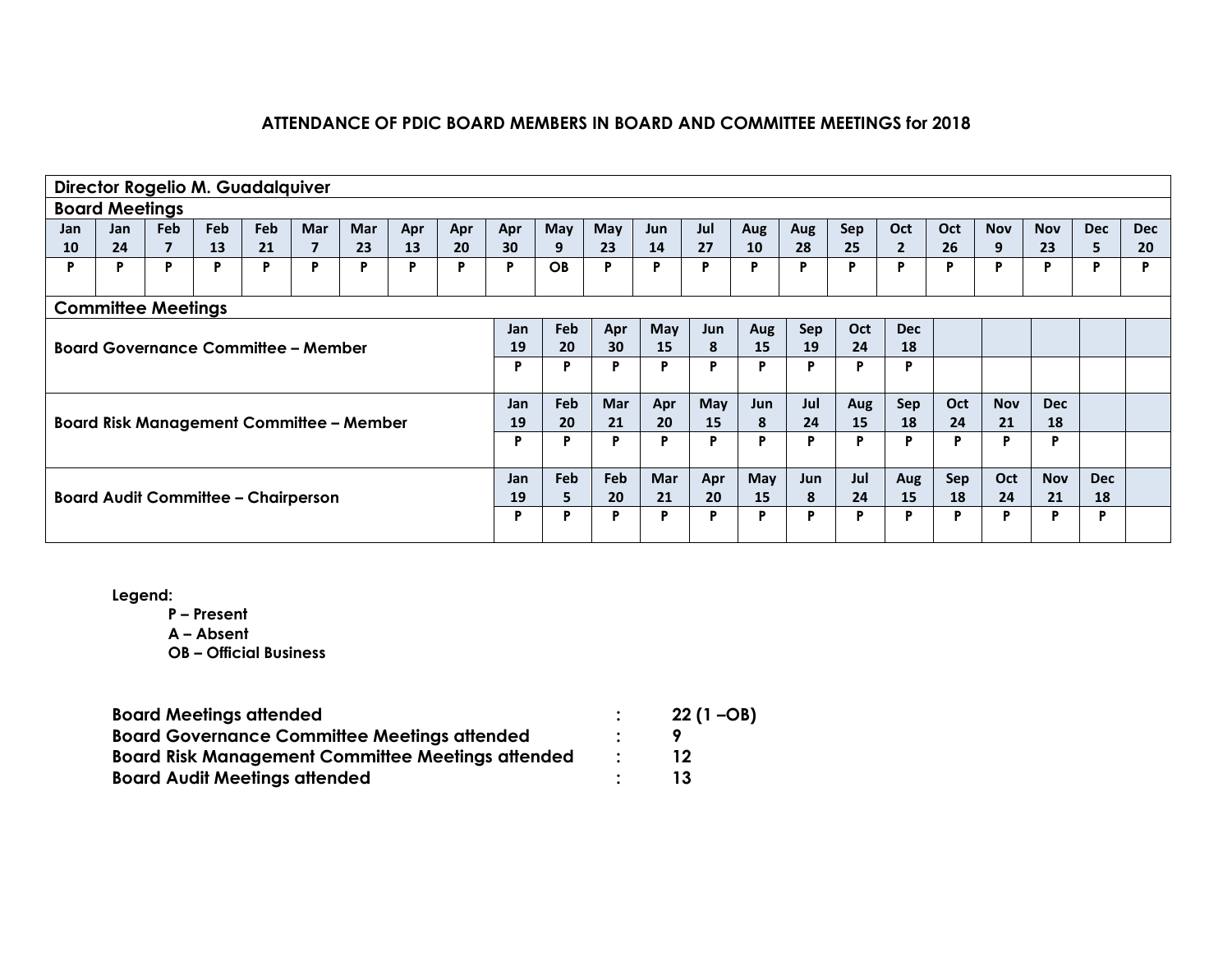|                                            | Director Eduardo M. Pangan                      |                |            |            |            |            |     |     |            |            |            |            |     |     |     |            |              |     |            |            |            |            |
|--------------------------------------------|-------------------------------------------------|----------------|------------|------------|------------|------------|-----|-----|------------|------------|------------|------------|-----|-----|-----|------------|--------------|-----|------------|------------|------------|------------|
|                                            | <b>Board Meetings</b>                           |                |            |            |            |            |     |     |            |            |            |            |     |     |     |            |              |     |            |            |            |            |
| Jan                                        | <b>Jan</b>                                      | Feb            | <b>Feb</b> | <b>Feb</b> | <b>Mar</b> | <b>Mar</b> | Apr | Apr | Apr        | May        | May        | Jun        | Jul | Aug | Aug | Sep        | Oct          | Oct | <b>Nov</b> | <b>Nov</b> | <b>Dec</b> | <b>Dec</b> |
| <b>10</b>                                  | 24                                              | $\overline{ }$ | 13         | 21         | 7          | 23         | 13  | 20  | 30         | 9          | 23         | 14         | 27  | 10  | 28  | 25         | $\mathbf{2}$ | 26  | 9          | 23         | 5.         | 20         |
| P                                          | P                                               | P              | P          | P          | P          | P          | P   | P   | P          | P          | P          | P          | P   | P   | P   | P          | D            | P   | A          | P          | P          | D          |
|                                            | <b>Committee Meetings</b>                       |                |            |            |            |            |     |     |            |            |            |            |     |     |     |            |              |     |            |            |            |            |
|                                            |                                                 |                |            |            |            |            |     |     | Jan        | <b>Feb</b> | Apr        | May        | Jun | Aug | Sep | <b>Oct</b> | <b>Dec</b>   |     |            |            |            |            |
| <b>Board Governance Committee - Member</b> |                                                 |                |            |            |            |            |     | 19  | 20         | 30         | 15         | 8          | 15  | 19  | 24  | 18         |              |     |            |            |            |            |
|                                            |                                                 |                |            |            |            |            |     |     | P          | P          | D          | P          | P   | P   |     | P          | P            |     |            |            |            |            |
|                                            |                                                 |                |            |            |            |            |     |     | <b>Jan</b> | <b>Feb</b> | <b>Mar</b> | Apr        | May | Jun | Jul | Aug        | Sep          | Oct | <b>Nov</b> | <b>Dec</b> |            |            |
|                                            | <b>Board Risk Management Committee - Member</b> |                |            |            |            |            |     |     | 19         | 20         | 21         | 20         | 15  | 8   | 24  | 15         | 18           | 24  | 21         | 18         |            |            |
|                                            |                                                 |                |            |            |            |            |     |     | P          | Þ          | D          | P          | P   | P   |     | P          | D            | P   | D          | D          |            |            |
|                                            |                                                 |                |            |            |            |            |     |     | Jan        | Feb        | Feb        | <b>Mar</b> | Apr | May | Jun | Jul        | Aug          | Sep | Oct        | <b>Nov</b> | <b>Dec</b> |            |
|                                            | <b>Board Audit Committee - Chairperson</b>      |                |            |            |            |            |     |     | 19         | 5          | 20         | 21         | 20  | 15  | 8   | 24         | 15           | 18  | 24         | 21         | 18         |            |
|                                            |                                                 |                |            |            |            |            |     |     | P          | P          | P          | P          | P   | P   | D   | P          | P            | P   | D          | P          | P          |            |

**Legend:**

**P – Present A – Absent**

| <b>Board Meetings attended</b>                      | 22              |
|-----------------------------------------------------|-----------------|
| <b>Board Governance Committee Meetings attended</b> |                 |
| Board Risk Management Committee Meetings attended   | 12 <sup>7</sup> |
| <b>Board Audit Meetings attended</b>                | 13              |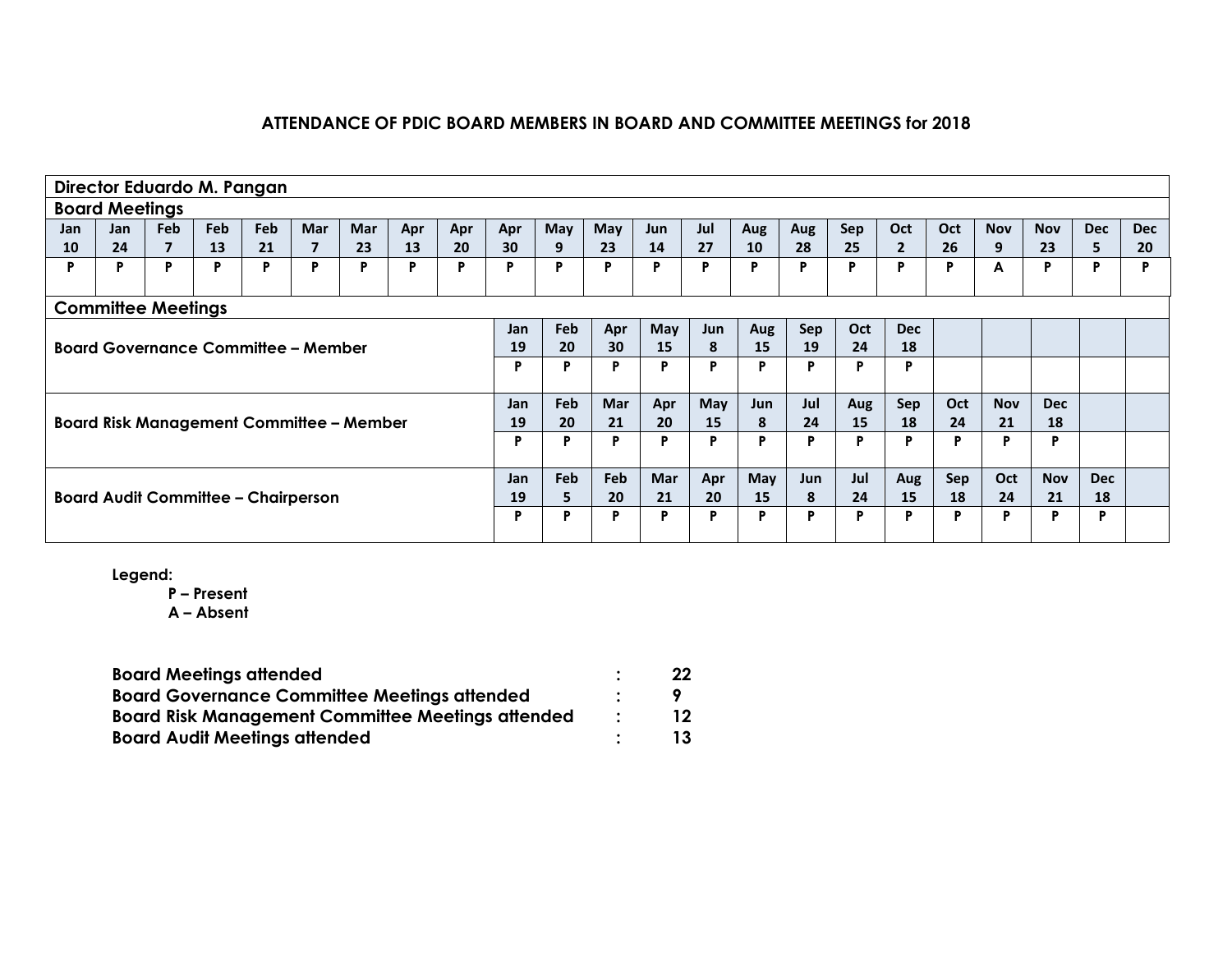|                                                 | Director Anita Linda R. Aquino                  |     |            |     |            |            |     |     |     |     |            |            |     |            |     |     |            |            |            |            |            |            |
|-------------------------------------------------|-------------------------------------------------|-----|------------|-----|------------|------------|-----|-----|-----|-----|------------|------------|-----|------------|-----|-----|------------|------------|------------|------------|------------|------------|
|                                                 | <b>Board Meetings</b>                           |     |            |     |            |            |     |     |     |     |            |            |     |            |     |     |            |            |            |            |            |            |
| <b>Jan</b>                                      | <b>Jan</b>                                      | Feb | <b>Feb</b> | Feb | <b>Mar</b> | <b>Mar</b> | Apr | Apr | Apr | May | May        | Jun        | Jul | Aug        | Aug | Sep | Oct        | Oct        | <b>Nov</b> | <b>Nov</b> | <b>Dec</b> | <b>Dec</b> |
| 10                                              | 24                                              |     | 13         | 21  | 7          | 23         | 13  | 20  | 30  | 9   | 23         | 14         | 27  | 10         | 28  | 25  |            | 26         | 9          | 23         | 5.         | 20         |
| P                                               | P                                               | P   | P          | P   | P          | P          | P   | P   | A   | P   | P          | P          | P   | P          | P   | A   |            | P          | P          | P          | P          | D          |
|                                                 |                                                 |     |            |     |            |            |     |     |     |     |            |            |     |            |     |     |            |            |            |            |            |            |
|                                                 | <b>Committee Meetings</b>                       |     |            |     |            |            |     |     |     |     |            |            |     |            |     |     |            |            |            |            |            |            |
|                                                 |                                                 |     |            |     |            |            |     |     | Jan | Feb | Apr        | May        | Jun | Aug        | Sep | Oct | <b>Dec</b> |            |            |            |            |            |
| <b>Board Governance Committee - Chairperson</b> |                                                 |     |            |     |            |            |     | 19  | 20  | 30  | 15         | 8          | 15  | 19         | 24  | 18  |            |            |            |            |            |            |
|                                                 |                                                 |     |            |     |            |            |     |     | P   | P   | A          | P          | P   | P          | P   | P   |            |            |            |            |            |            |
|                                                 |                                                 |     |            |     |            |            |     |     |     |     |            |            |     |            |     |     |            |            |            |            |            |            |
|                                                 |                                                 |     |            |     |            |            |     |     | Jan | Feb | Mar        | Apr        | May | Jun        | Jul | Aug | Sep        | Oct        | <b>Nov</b> | <b>Dec</b> |            |            |
|                                                 | <b>Board Risk Management Committee - Member</b> |     |            |     |            |            |     |     | 19  | 20  | 21         | 20         | 15  | 8          | 24  | 15  | 18         | 24         | 21         | 18         |            |            |
|                                                 |                                                 |     |            |     |            |            |     |     | P   | P   | P          | P          | P   | P          | P   | P   |            | P          | A          | P          |            |            |
|                                                 |                                                 |     |            |     |            |            |     |     |     |     |            |            |     |            |     |     |            |            |            |            |            |            |
|                                                 |                                                 |     |            |     |            |            |     |     | Jan | Feb | <b>Feb</b> | <b>Mar</b> | Apr | <b>May</b> | Jun | Jul | Aug        | <b>Sep</b> | Oct        | <b>Nov</b> | <b>Dec</b> |            |
|                                                 | <b>Board Audit Committee - Member</b>           |     |            |     |            |            |     |     | 19  | 5.  | 20         | 21         | 20  | 15         | 8   | 24  | 15         | 18         | 24         | 21         | 18         |            |
|                                                 |                                                 |     |            |     |            |            |     |     | P   | Þ   | P          | P          | P   | P          | D   | P   | D          | P          | Þ          | A          | P          |            |
|                                                 |                                                 |     |            |     |            |            |     |     |     |     |            |            |     |            |     |     |            |            |            |            |            |            |

**Legend:**

**P – Present**

**A – Absent**

| <b>Board Meetings attended</b>                           | 21 |
|----------------------------------------------------------|----|
| <b>Board Governance Committee Meetings attended</b>      |    |
| <b>Board Risk Management Committee Meetings attended</b> |    |
| <b>Board Audit Meetings attended</b>                     | 12 |